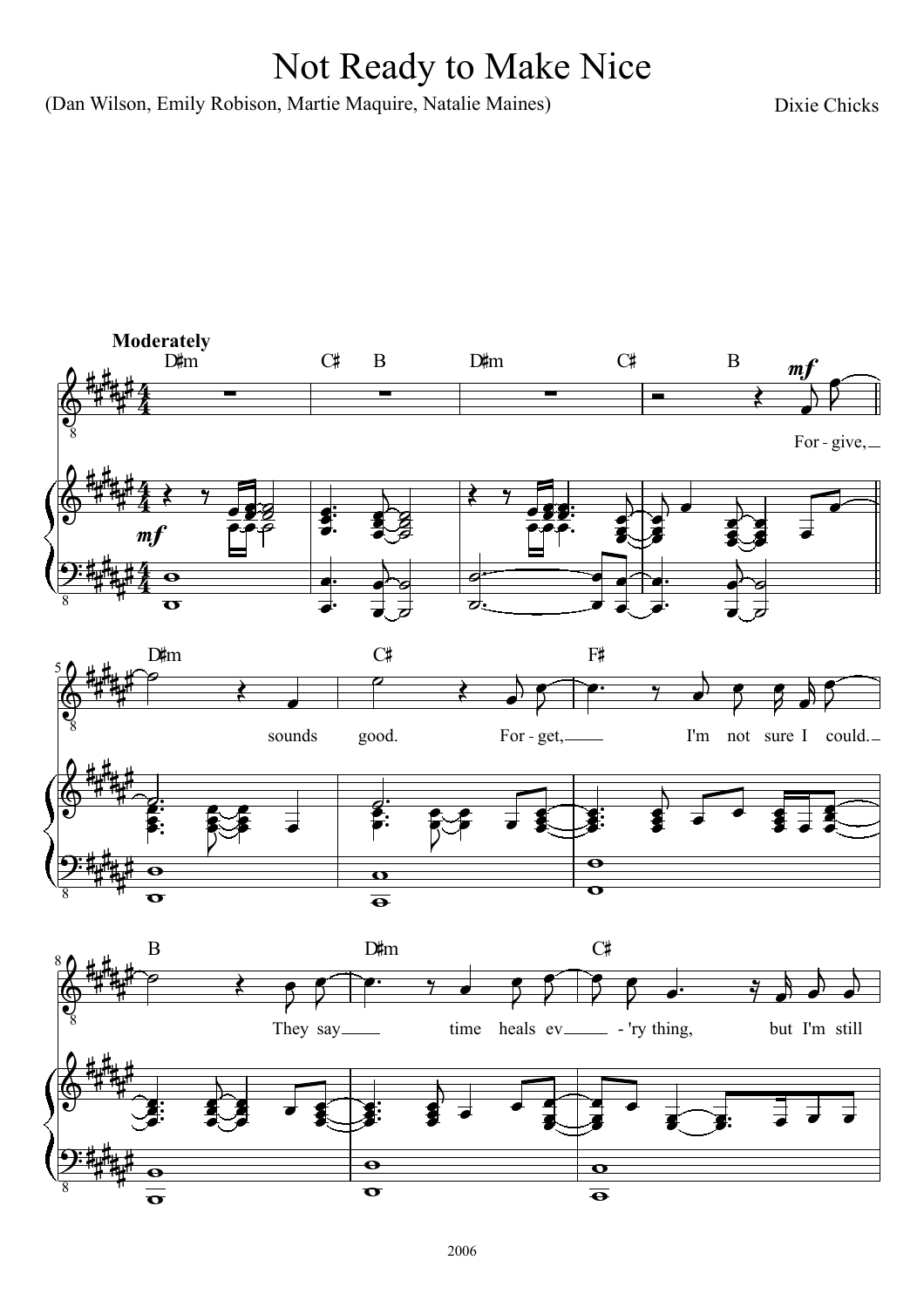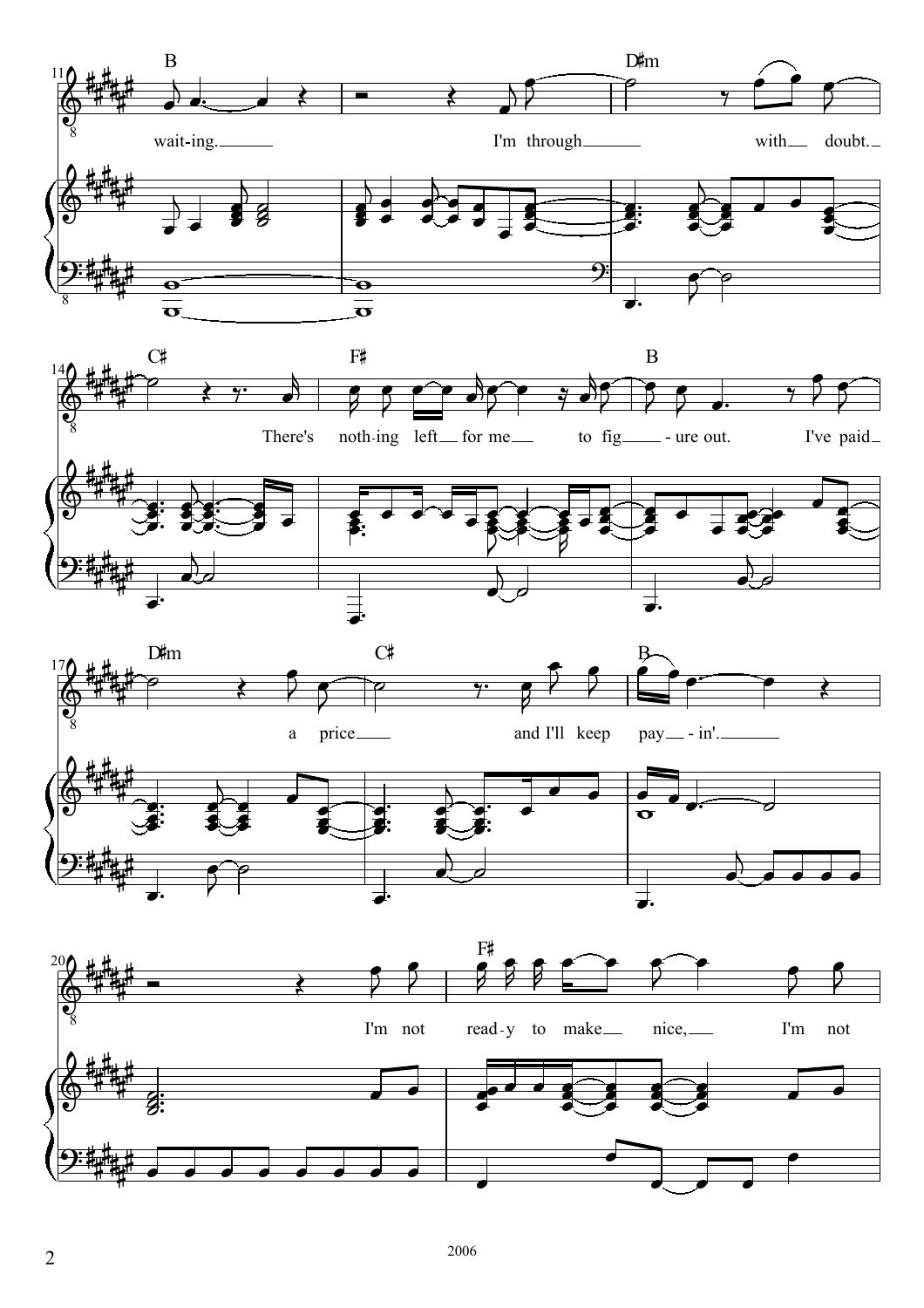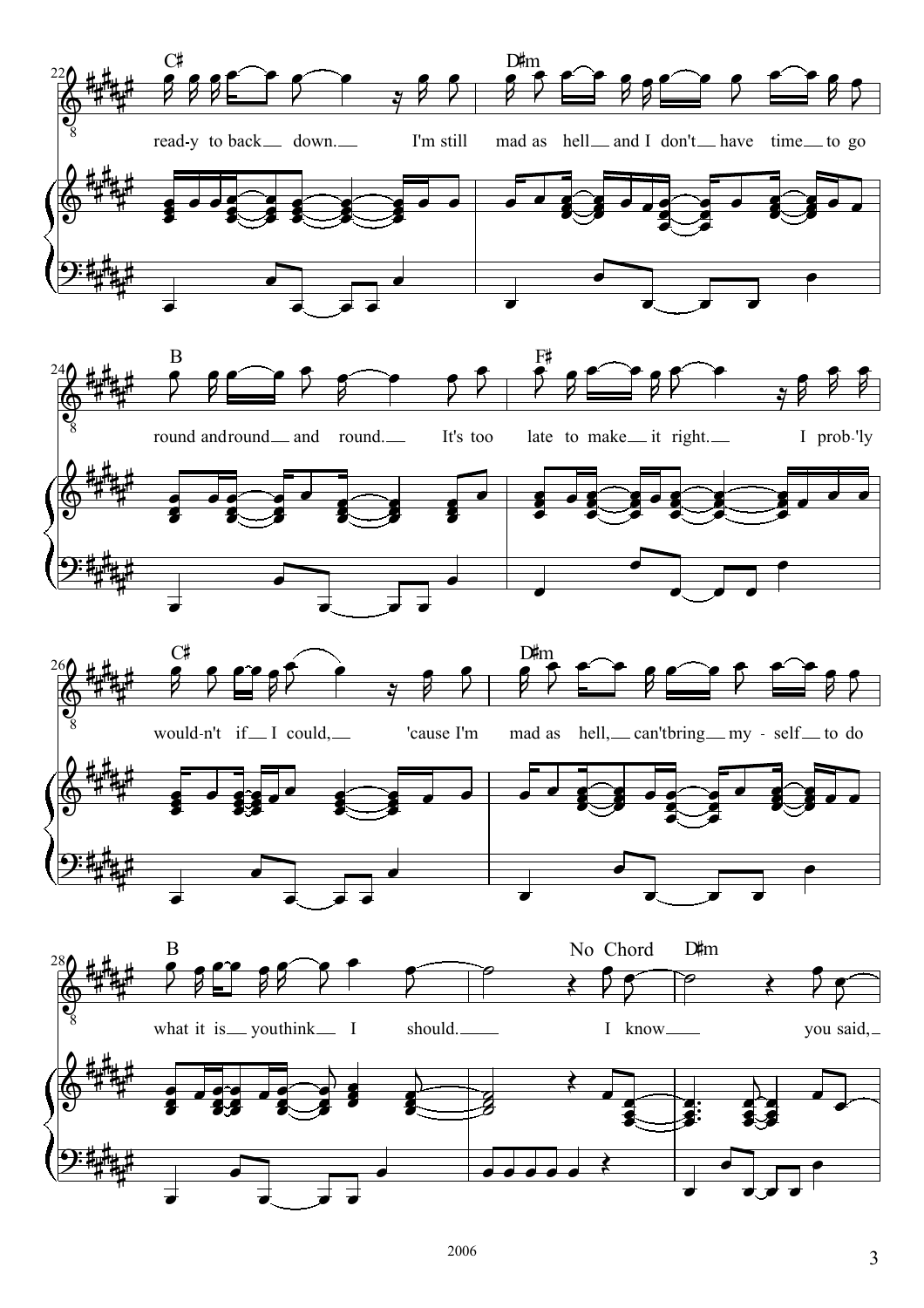



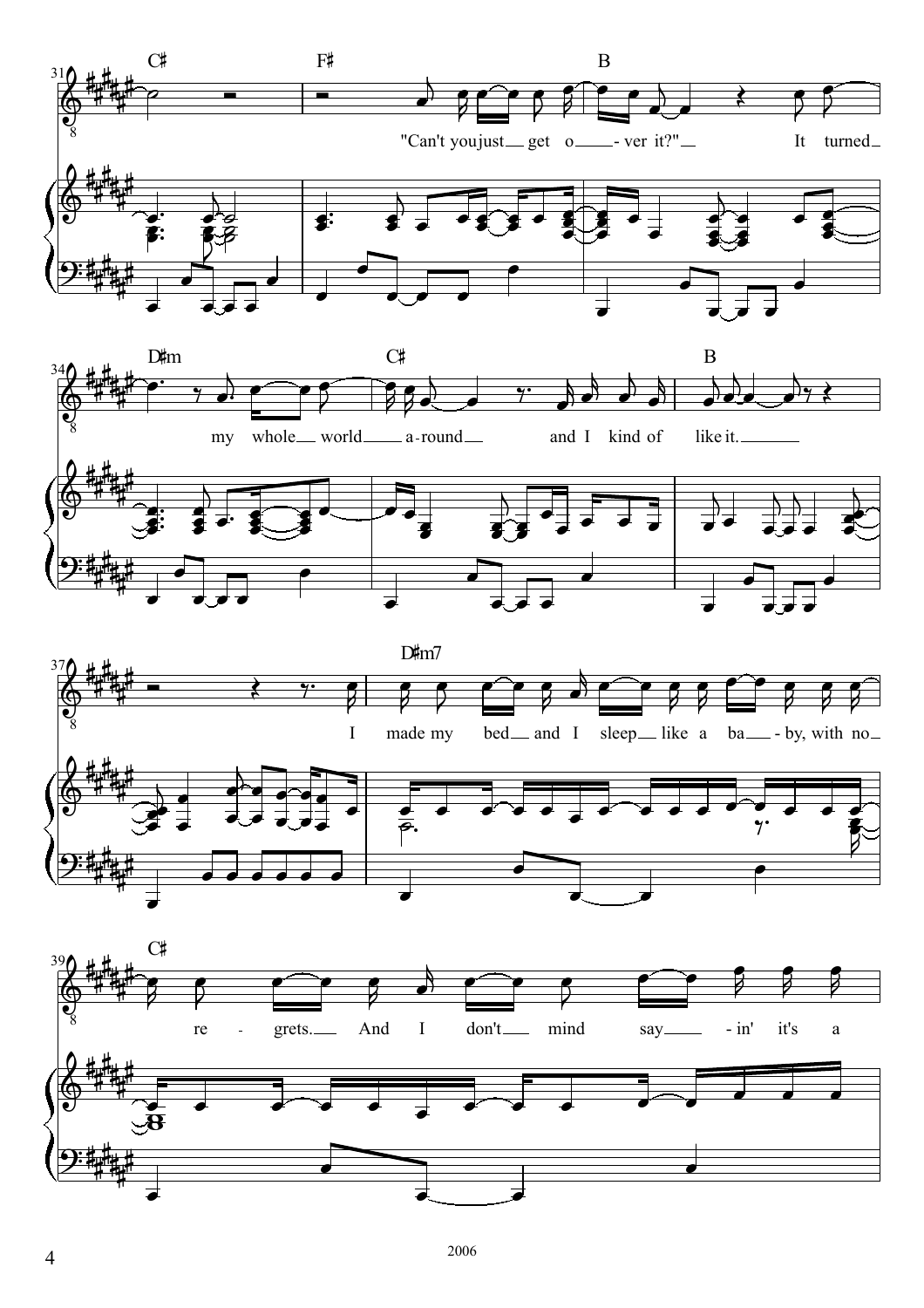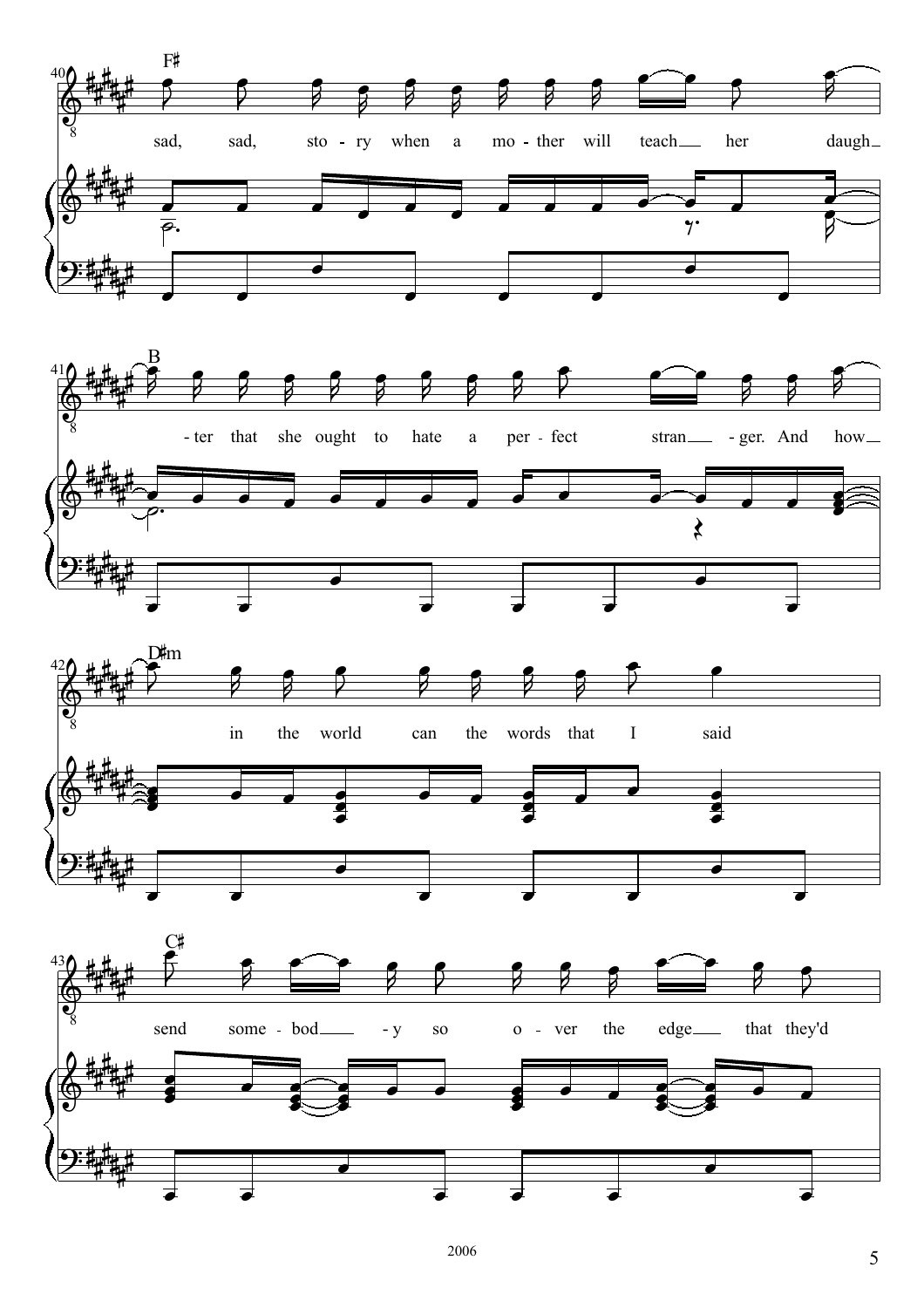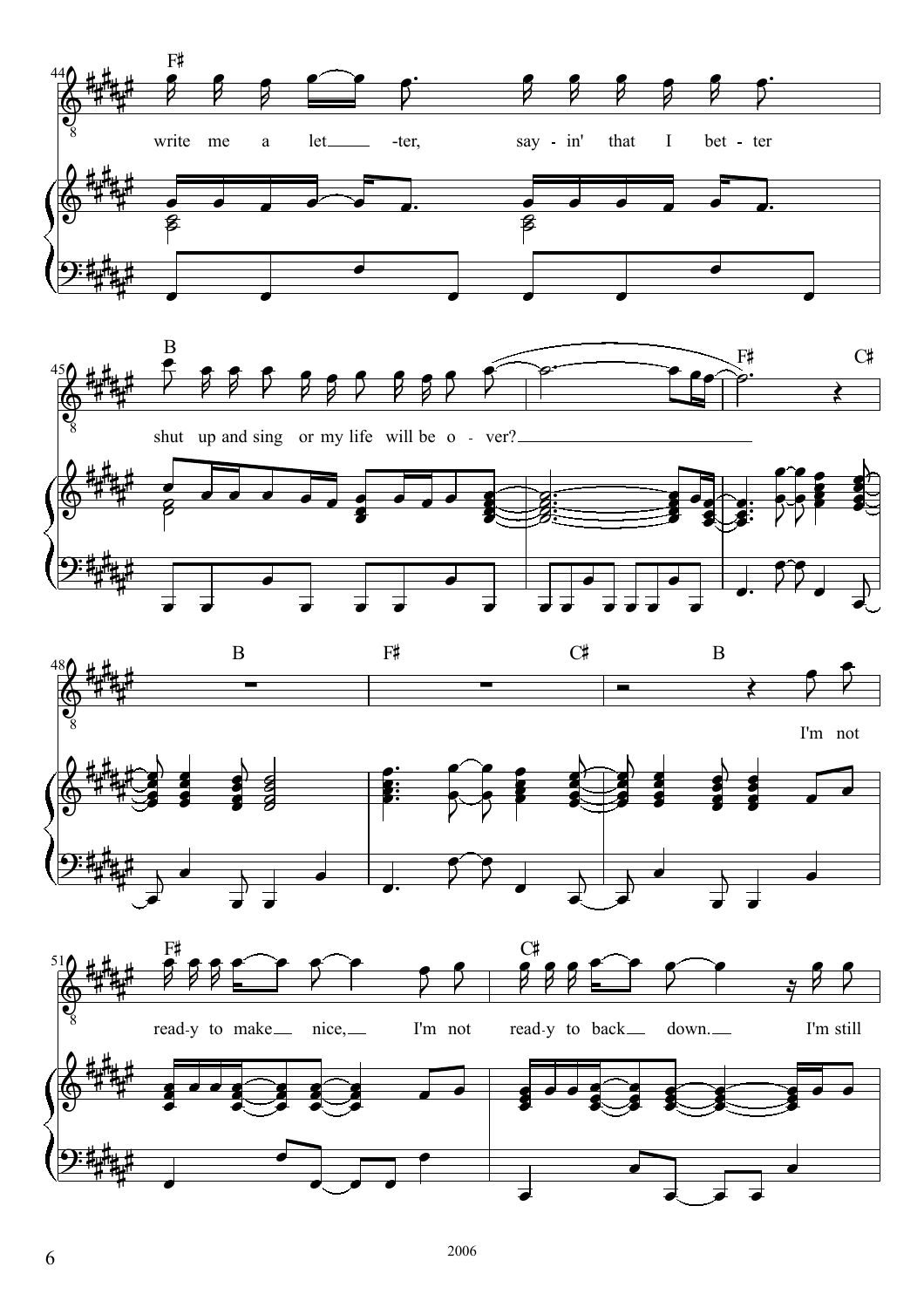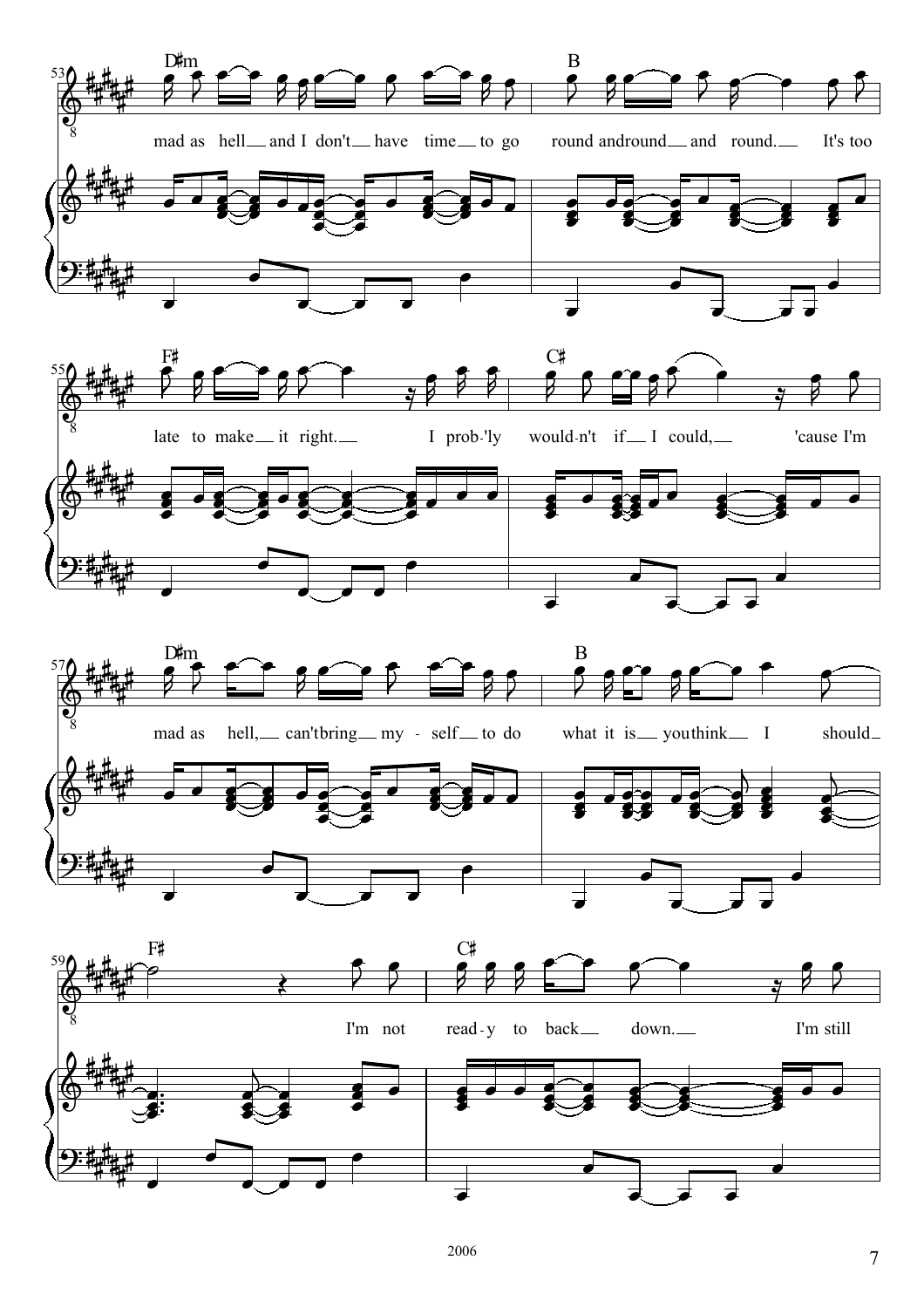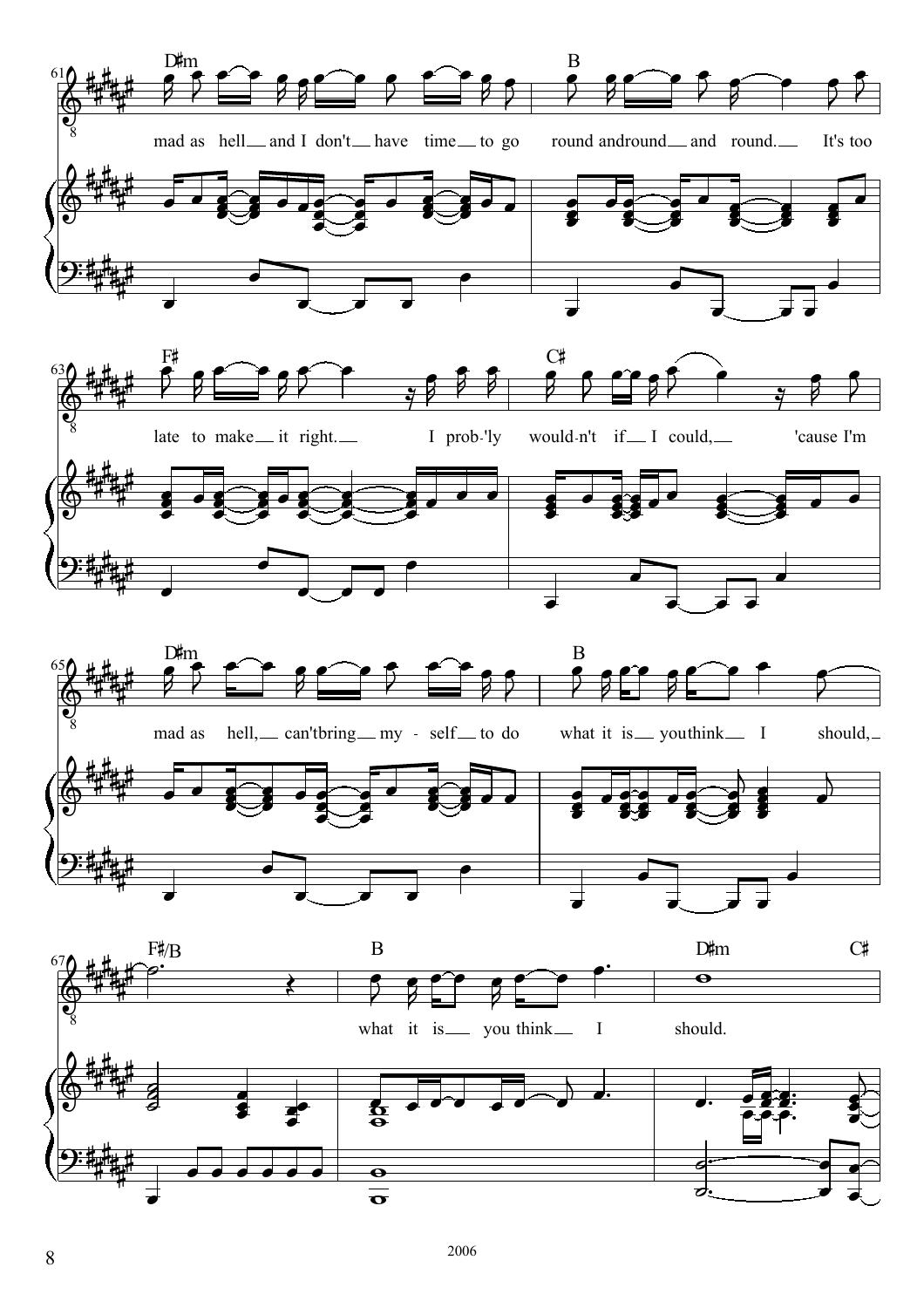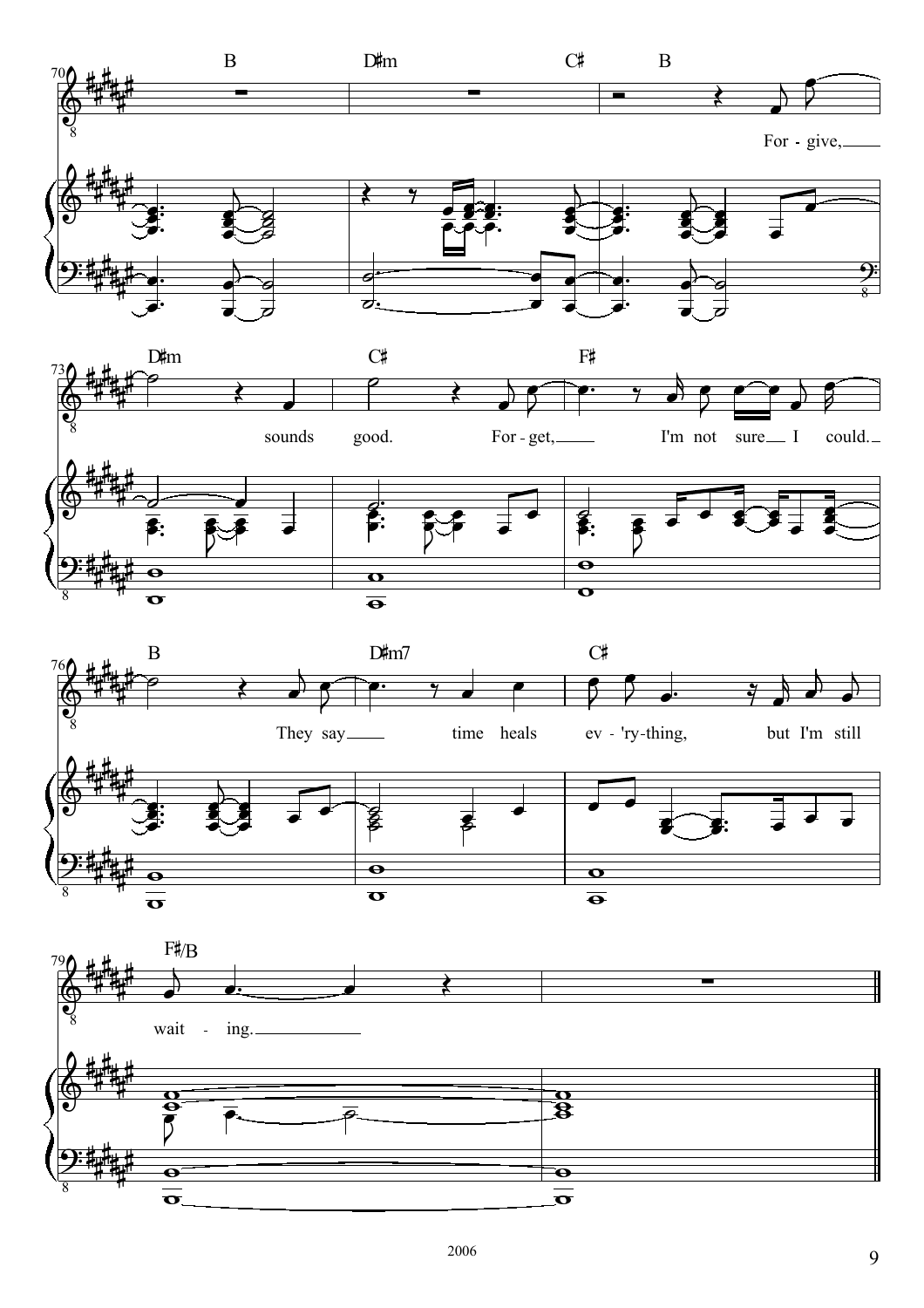## Not Ready to Make Nice - Acoustic Guitar

















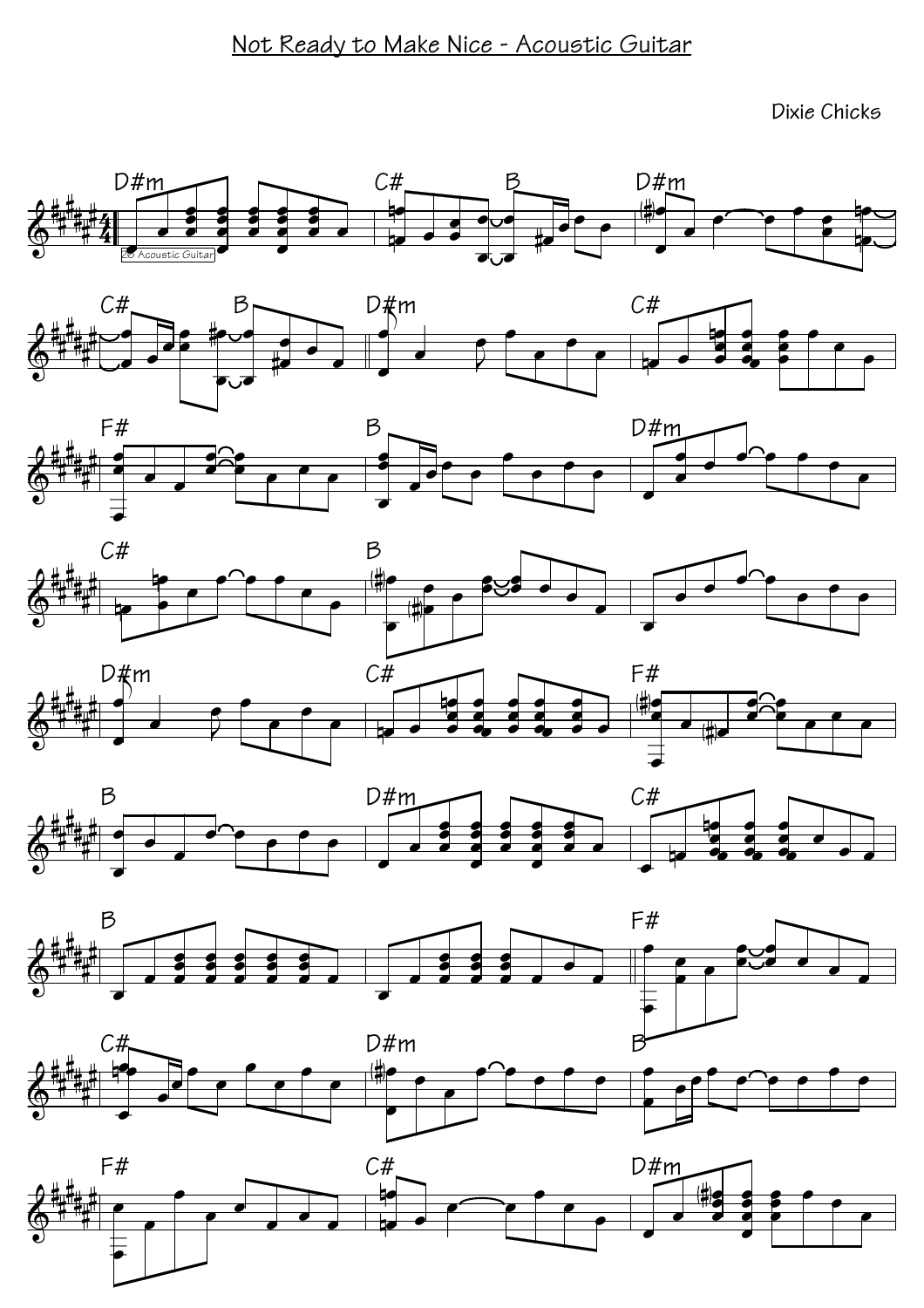













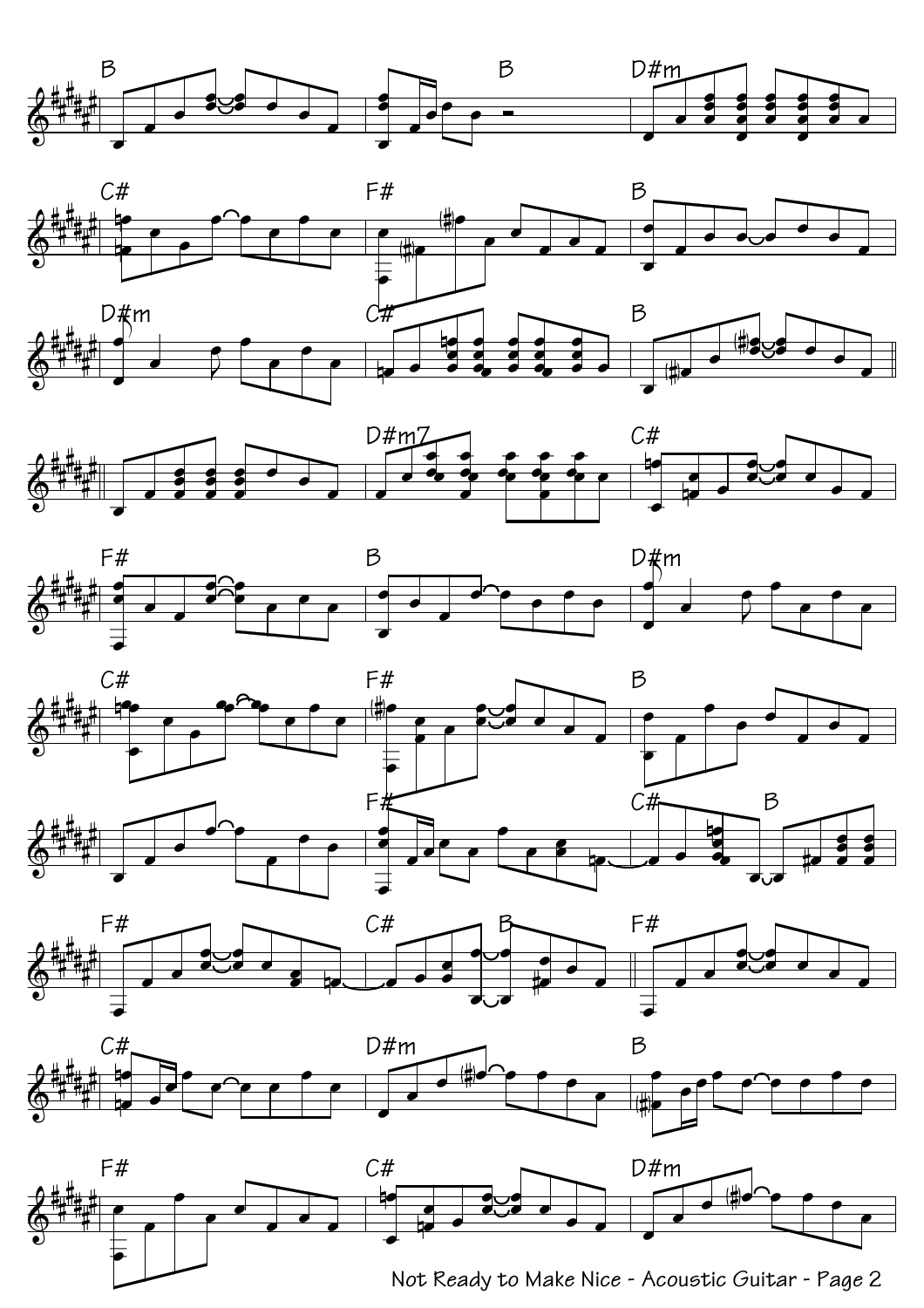









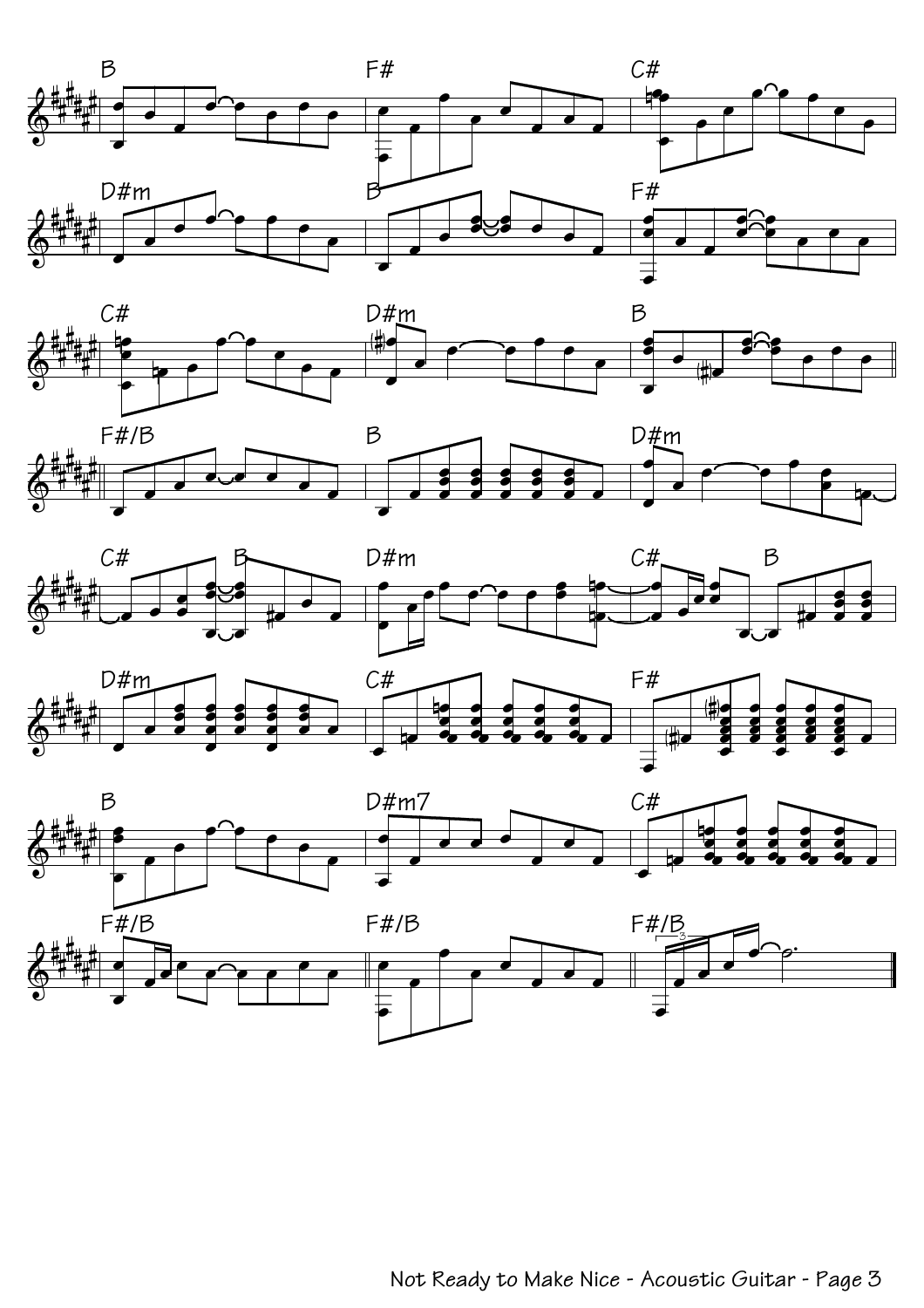## Not Ready to Make Nice - Violin











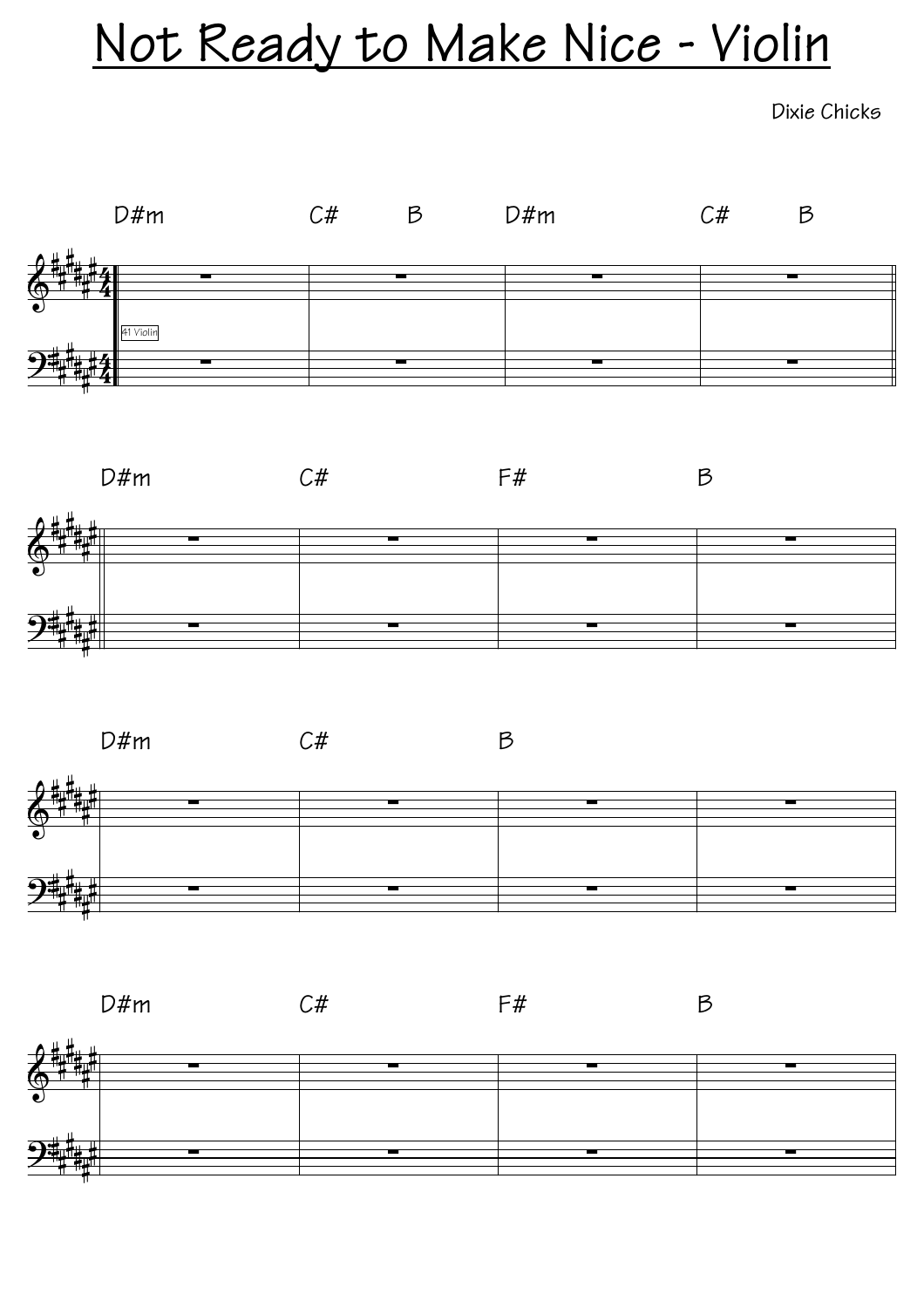













Not Ready to Make Nice - Violin - Page 2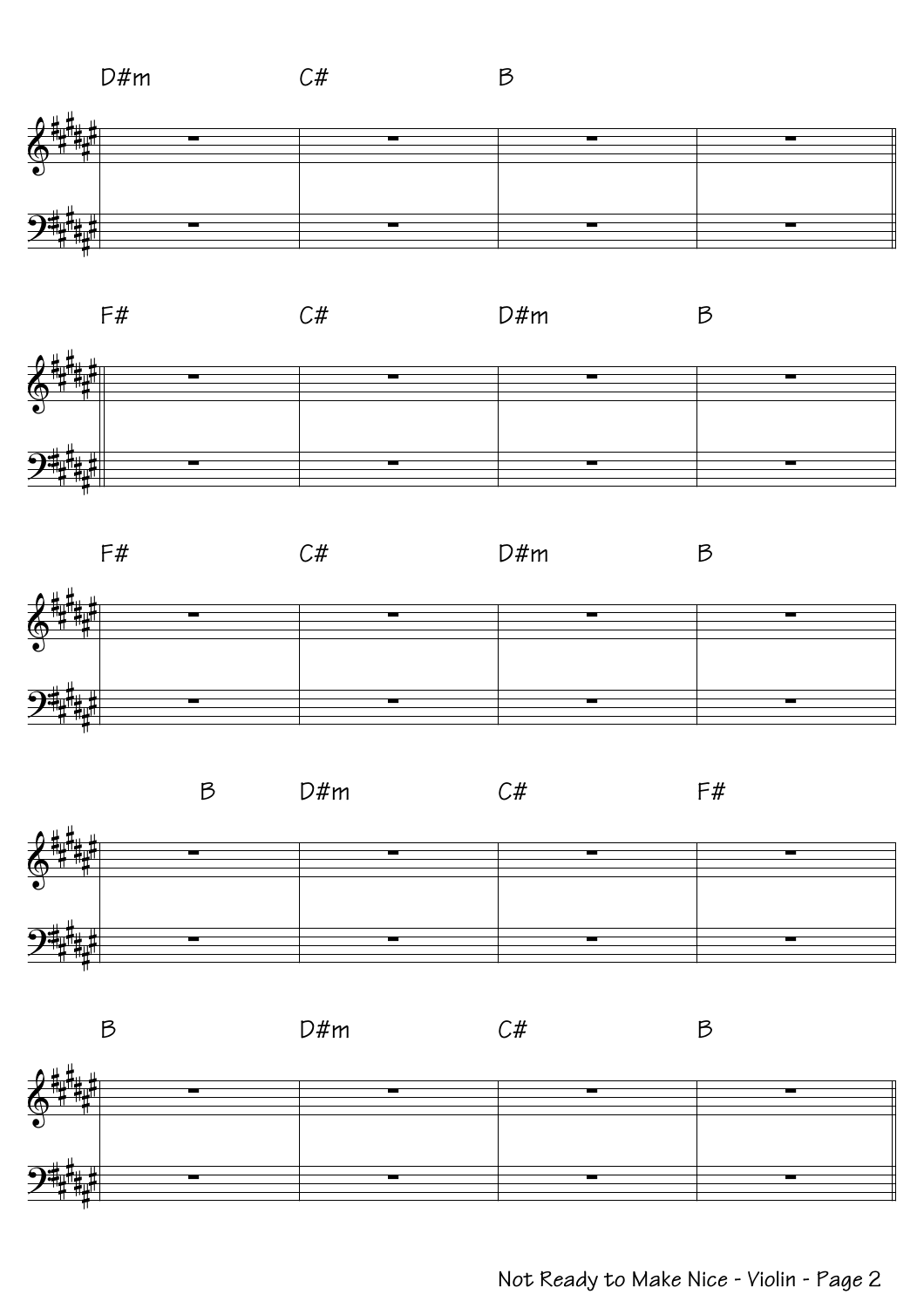









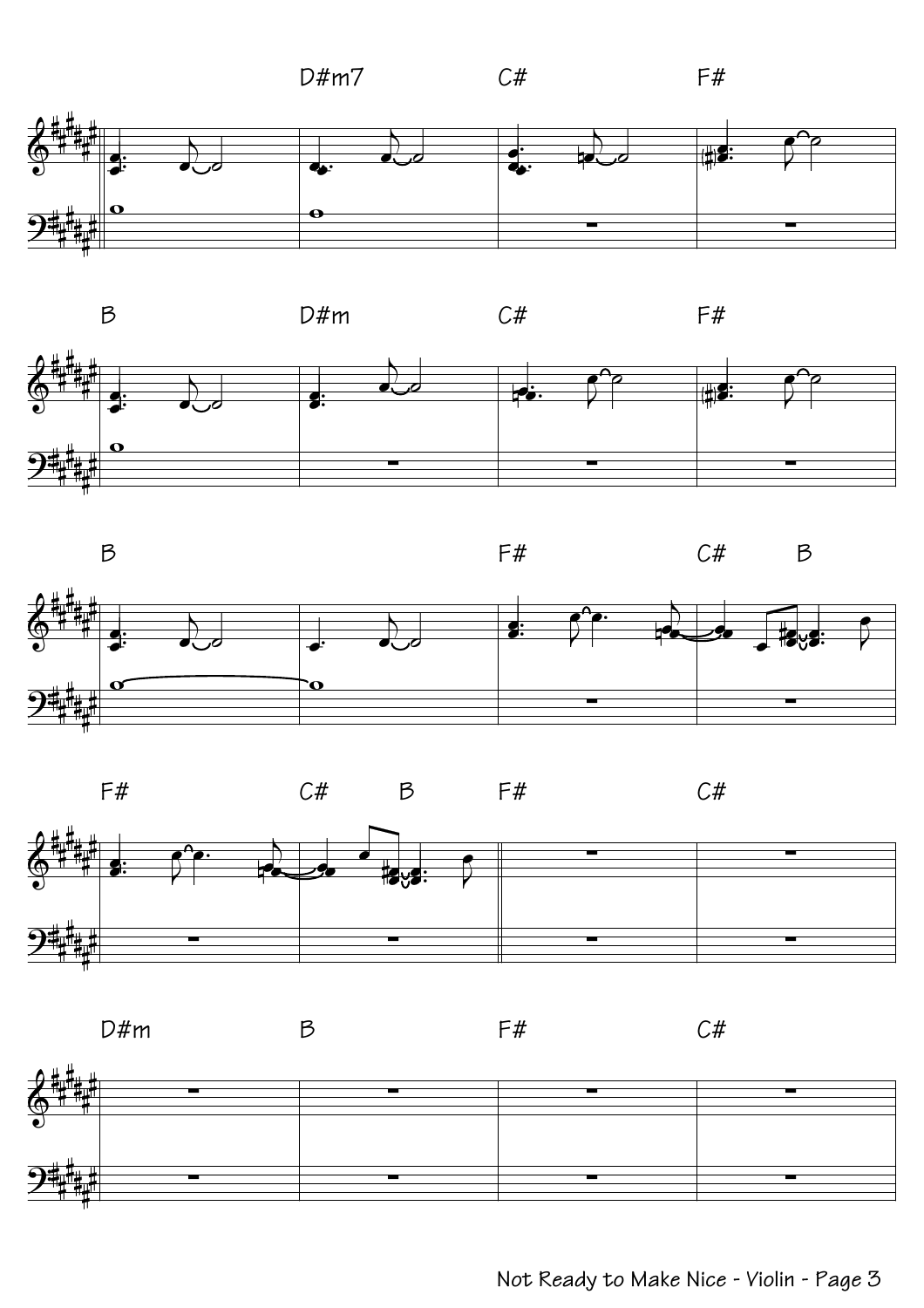



Not Ready to Make Nice - Violin - Page 4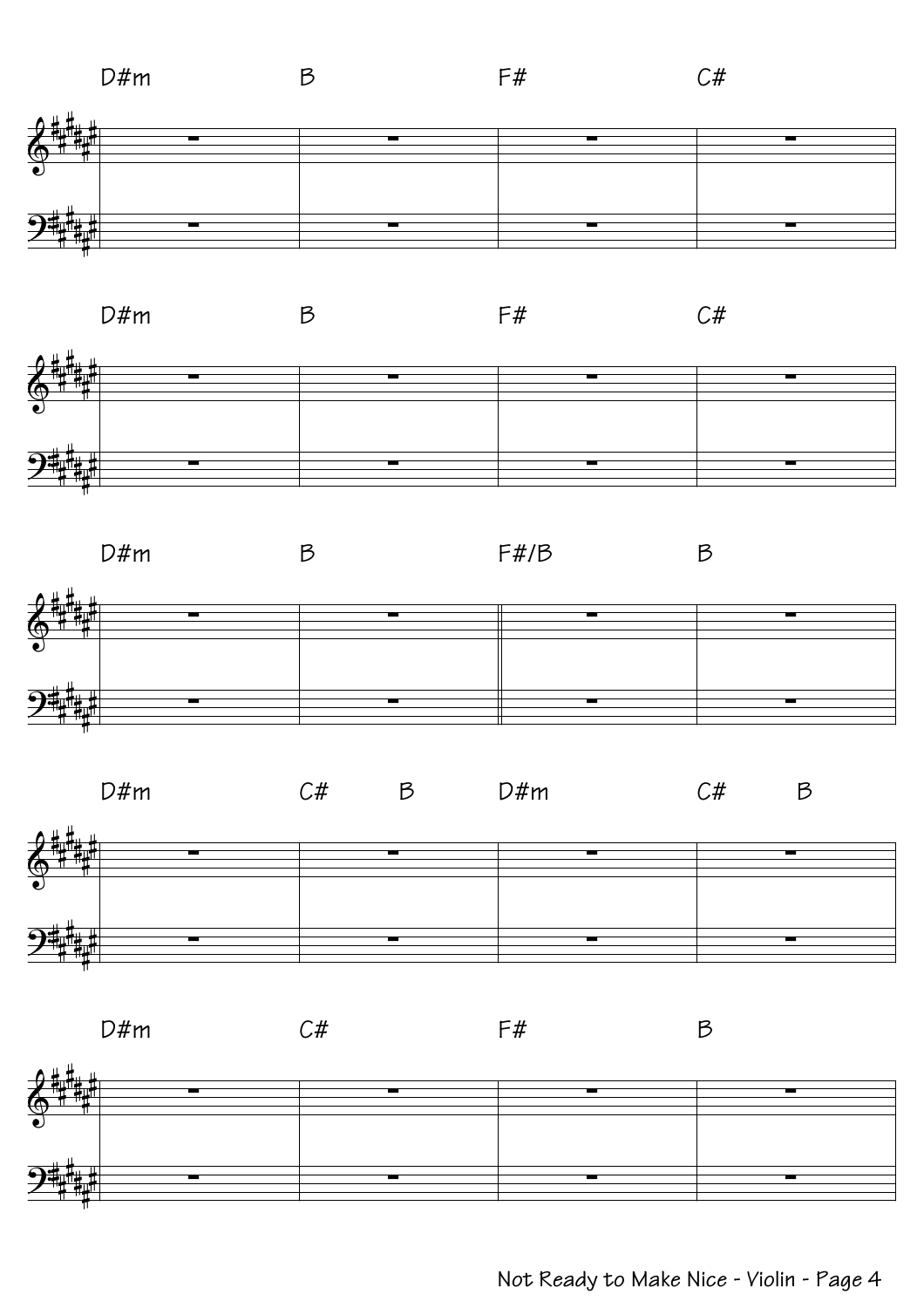

 $F# / B$ 

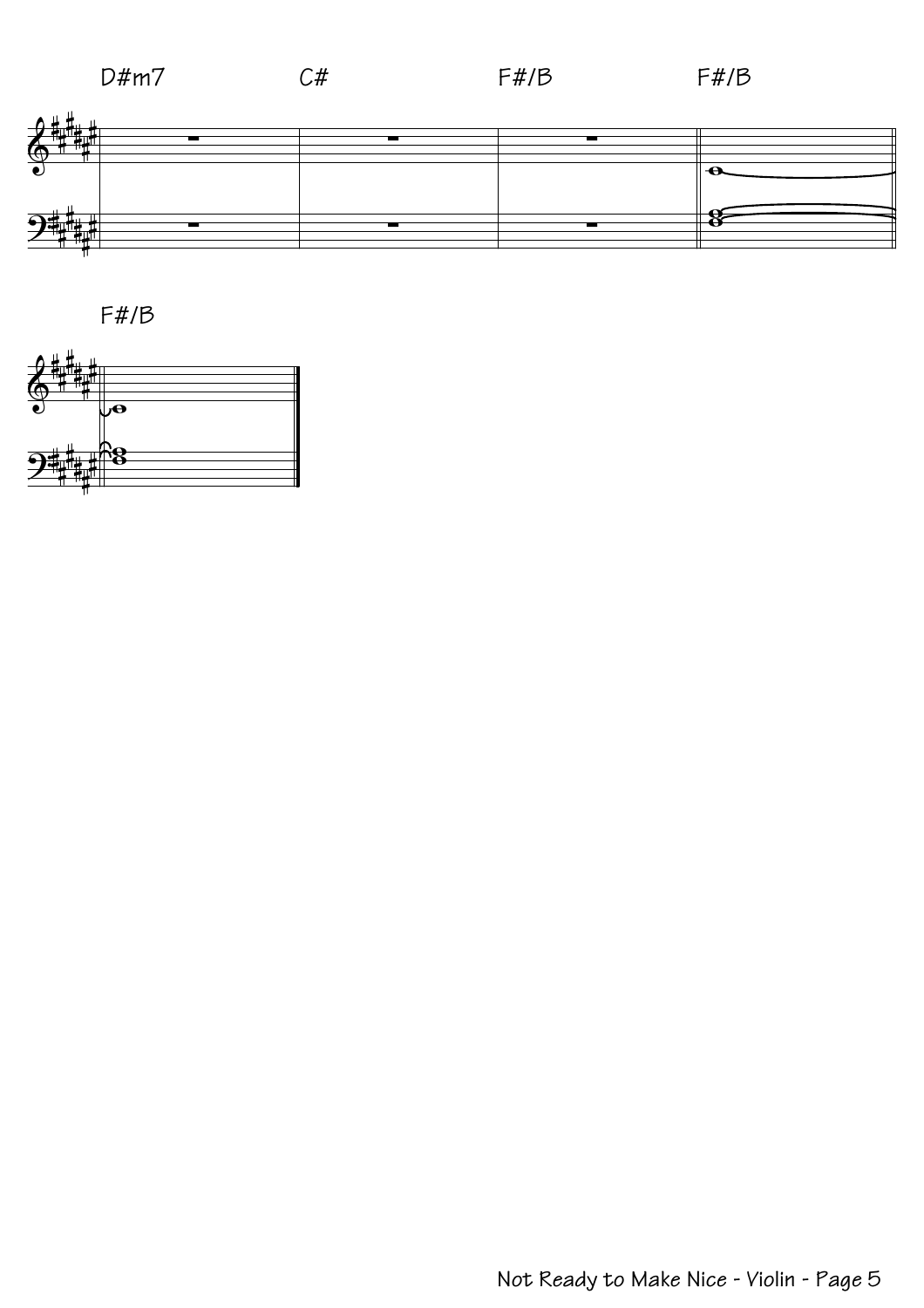





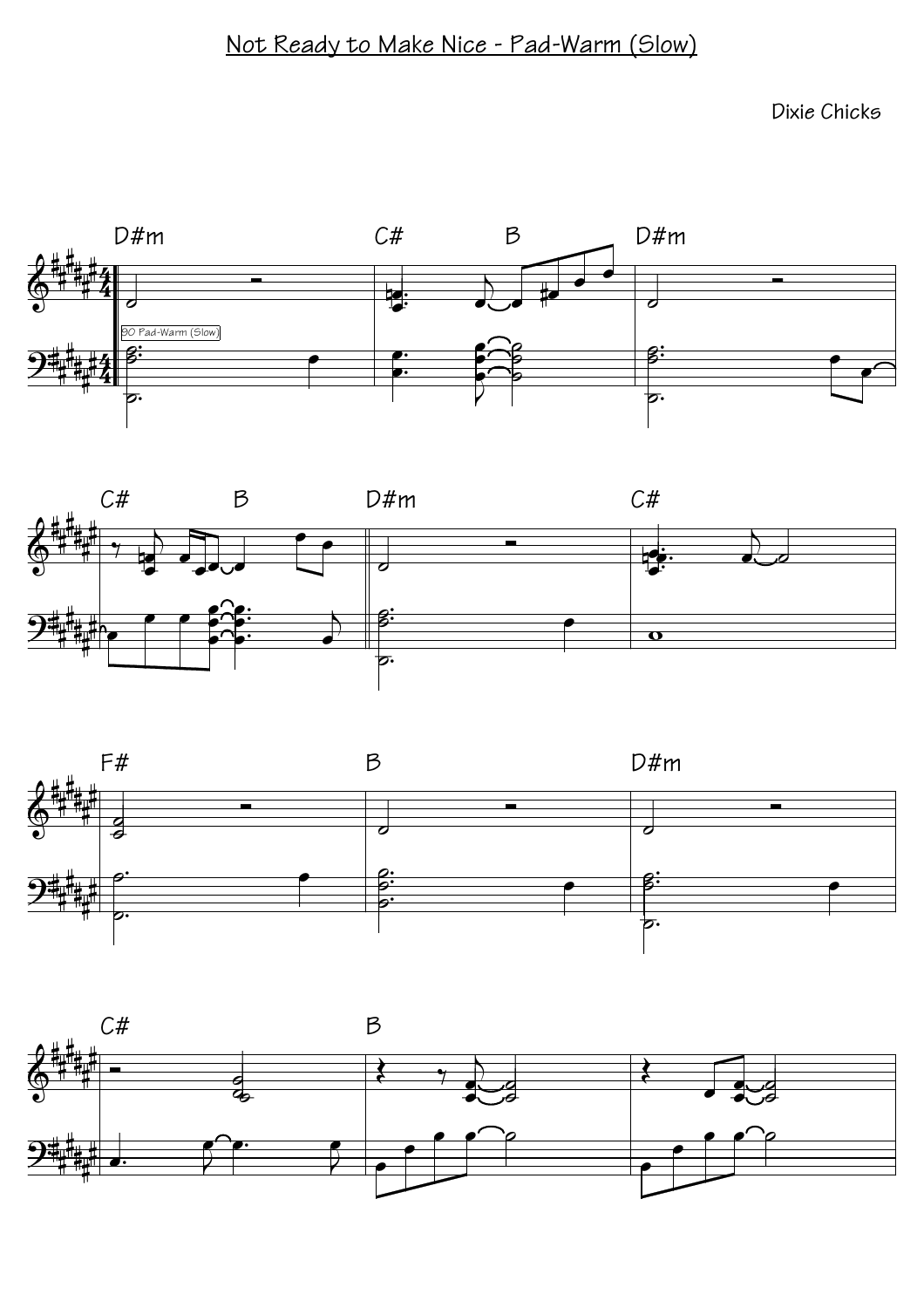







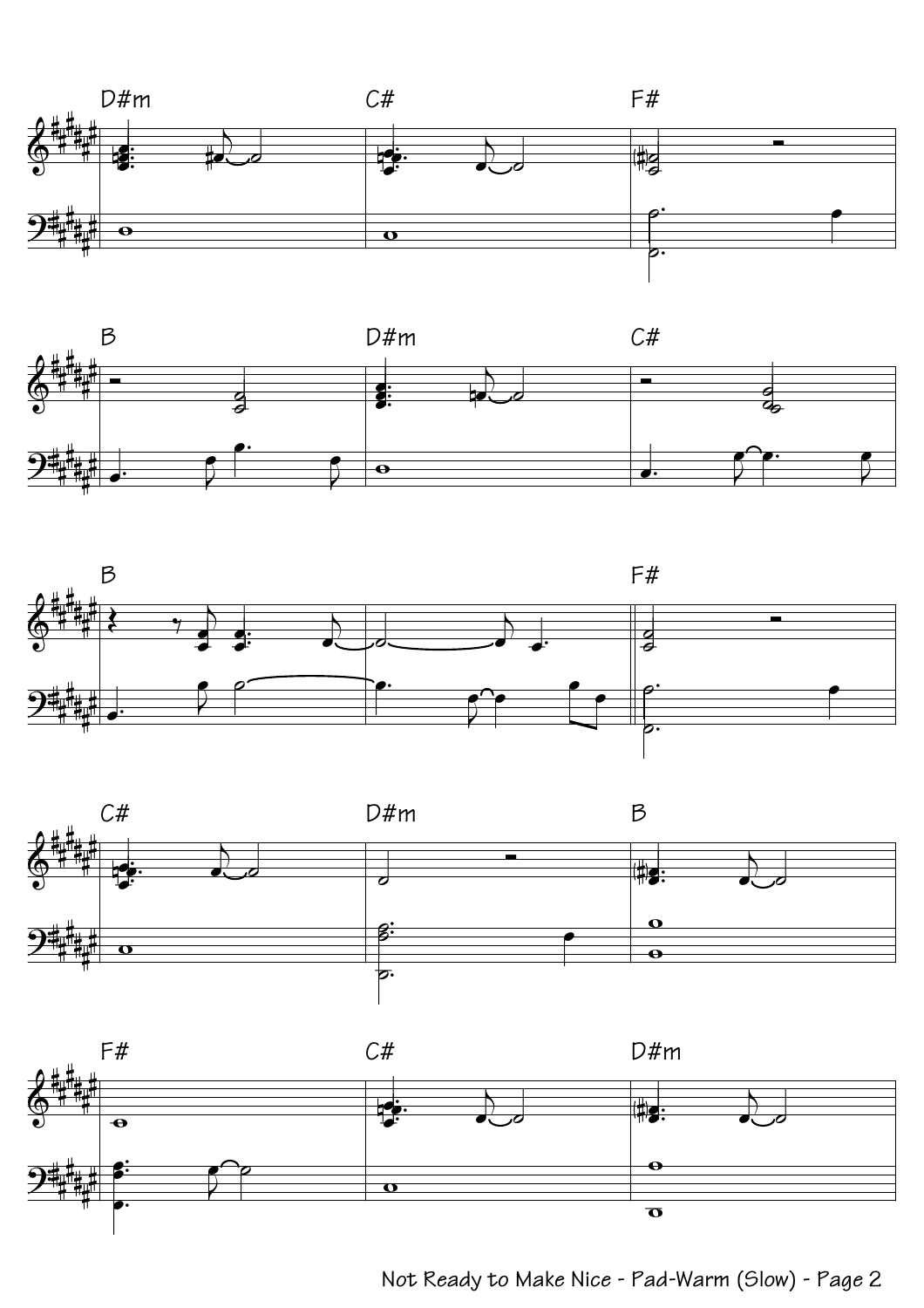







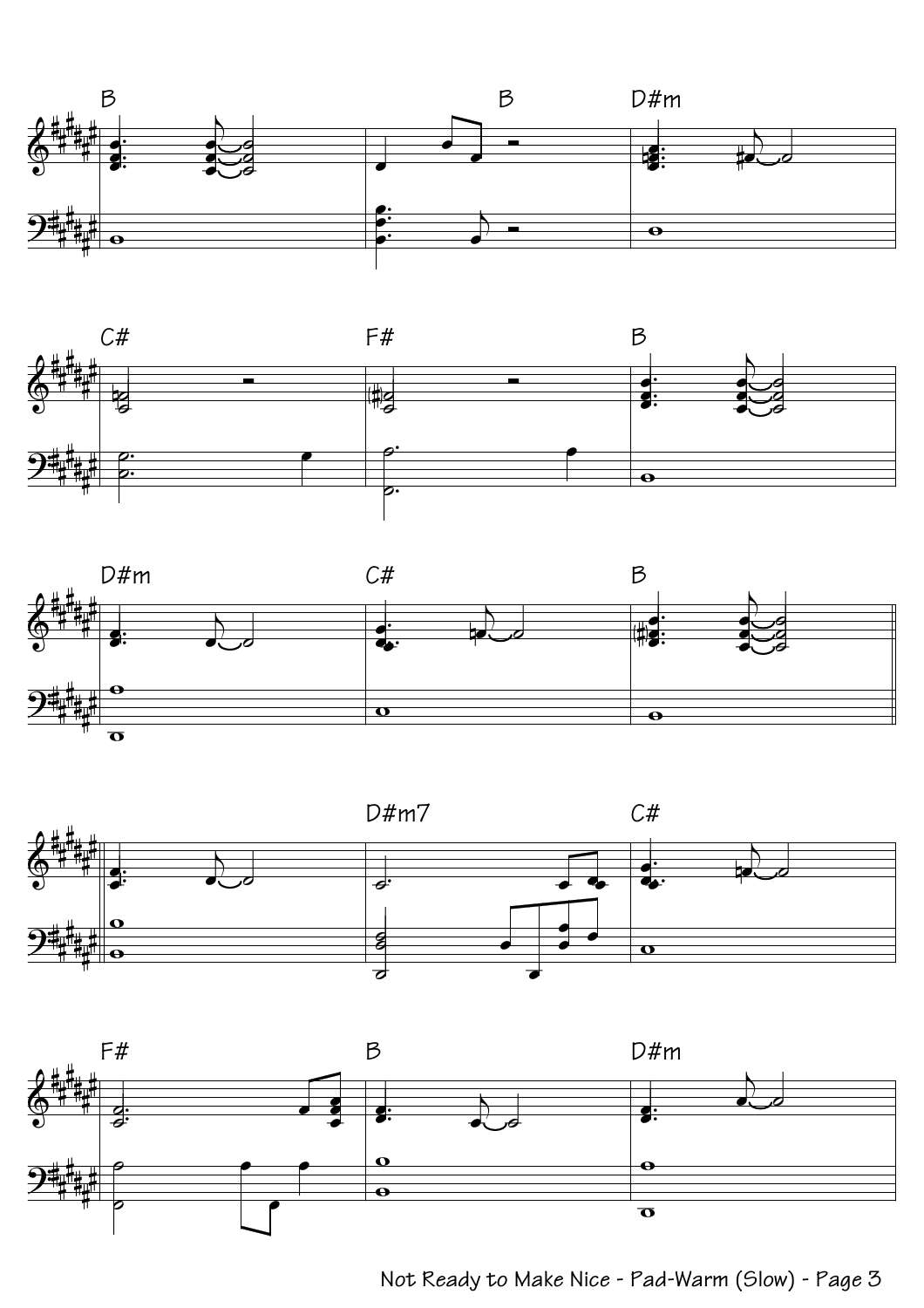







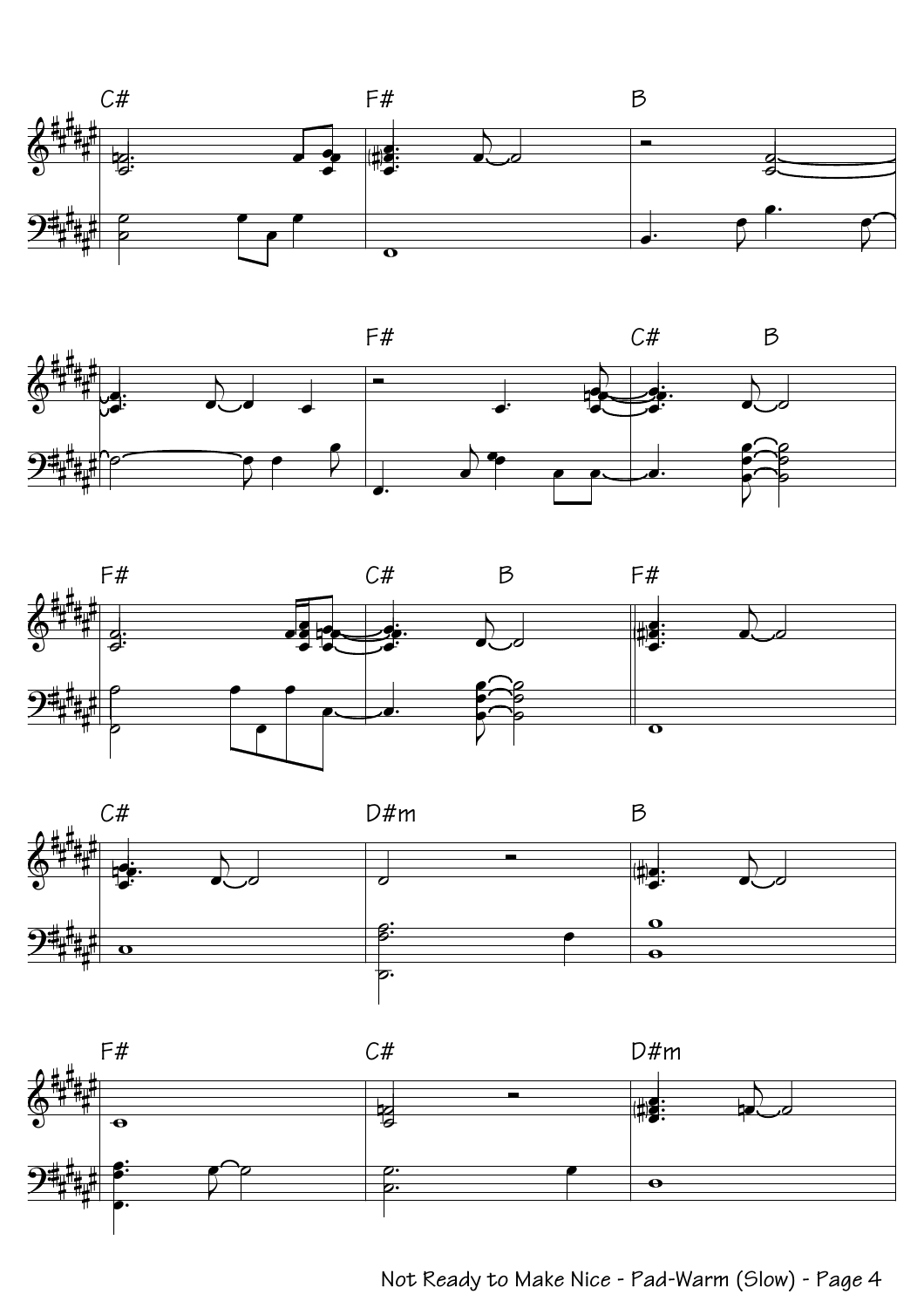







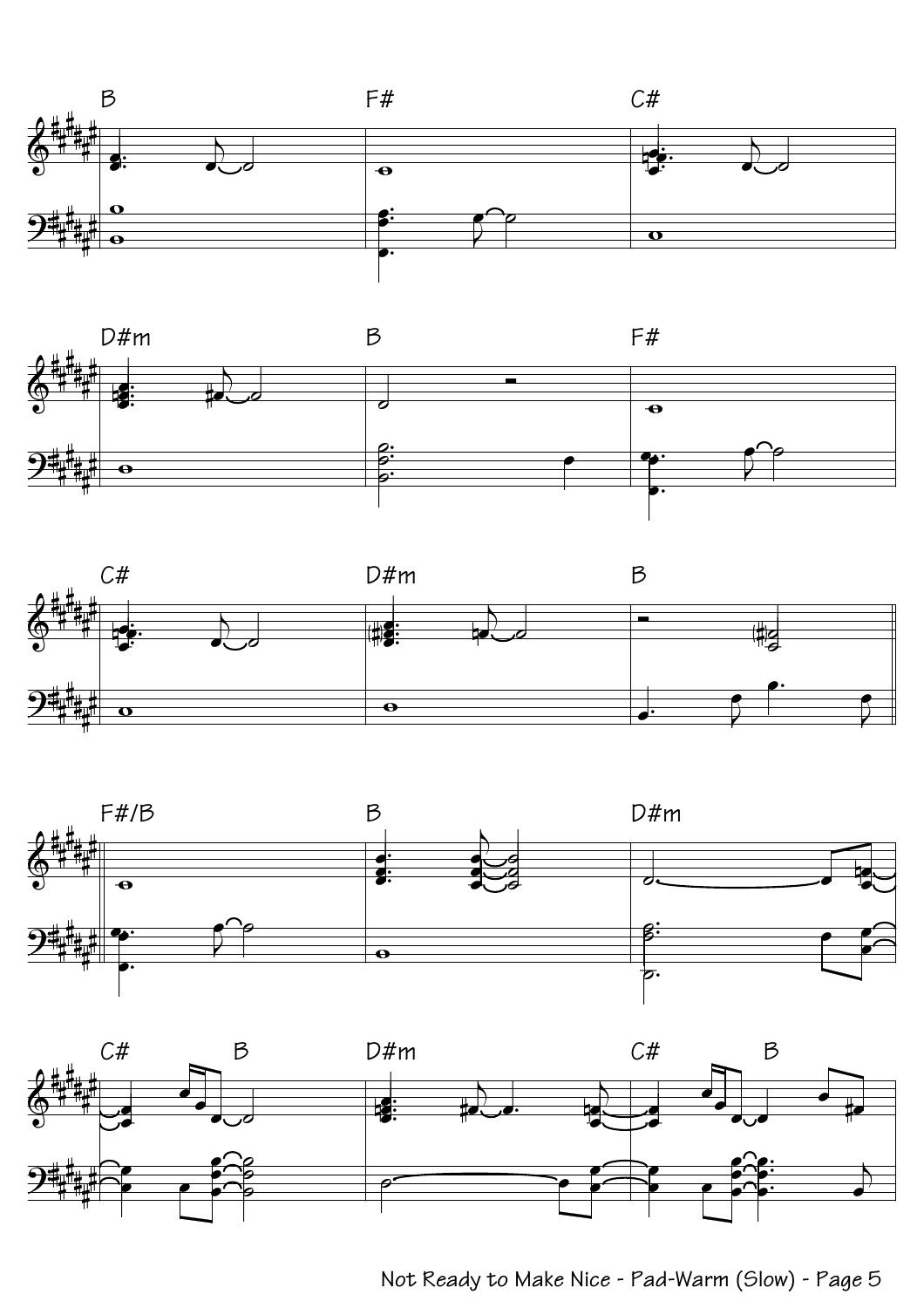



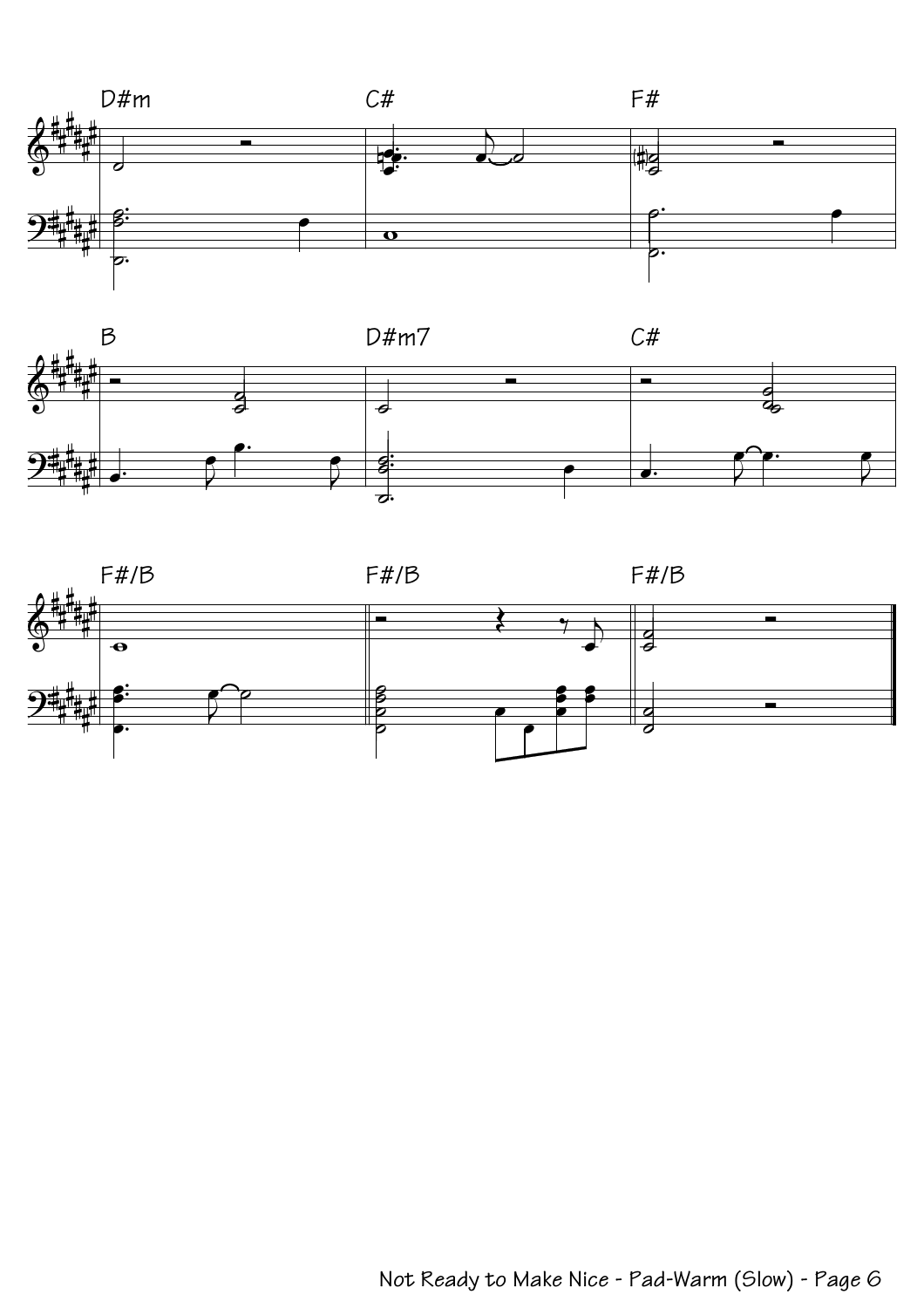## Not Ready to Make Nice - Finger Electric Bass

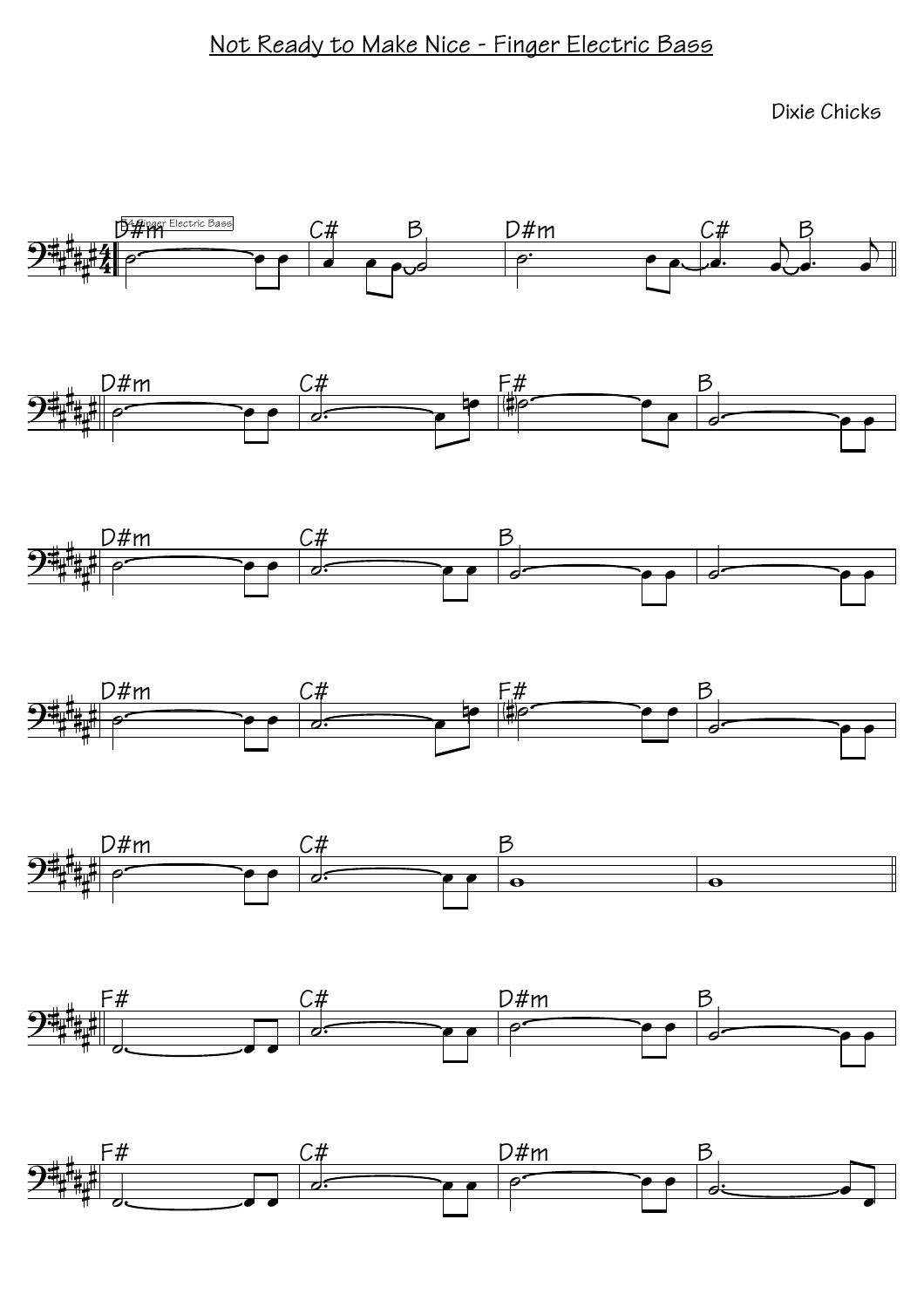















Not Ready to Make Nice - Finger Electric Bass - Page 2